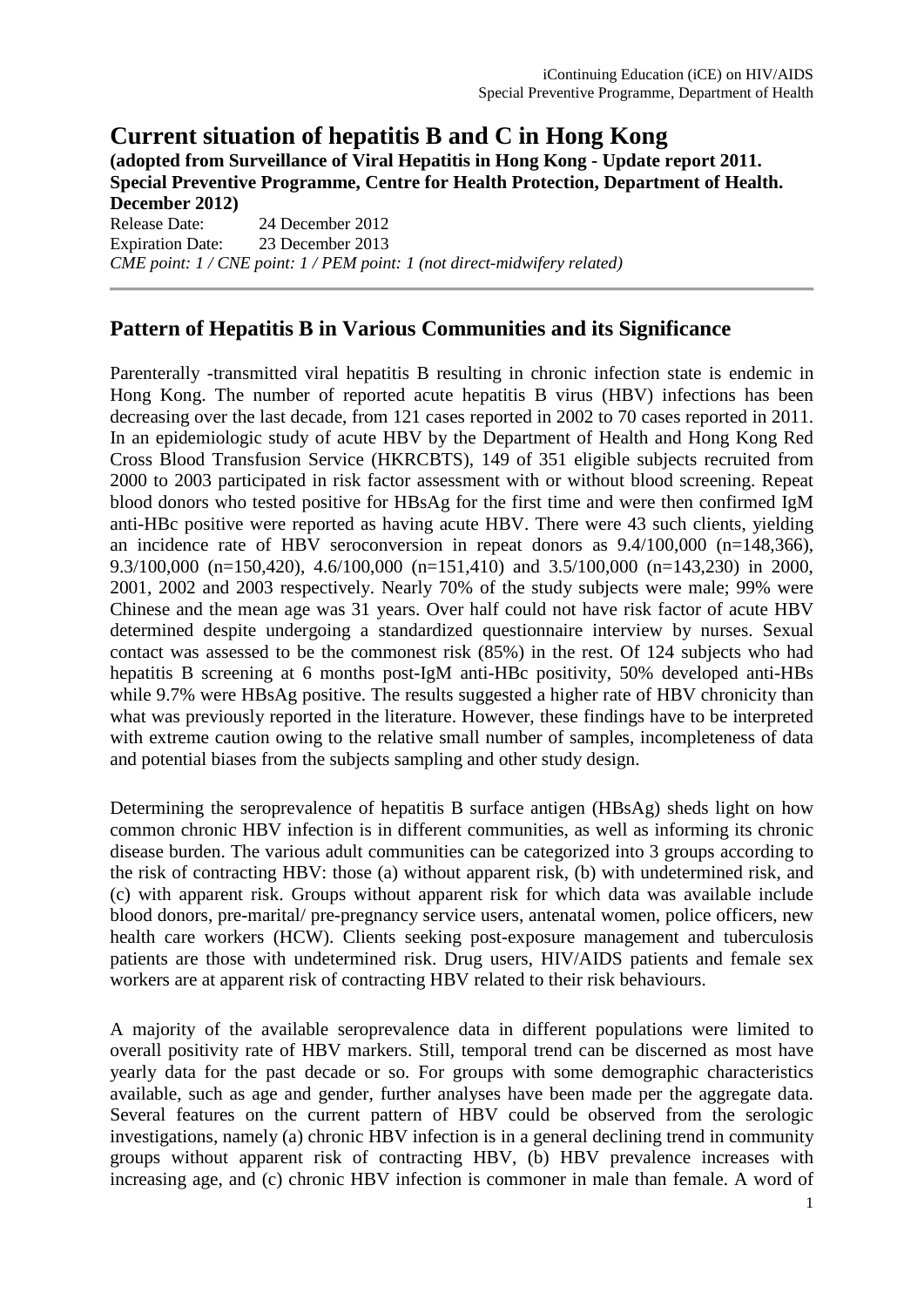caution in the interpretation of data though, is that testing for HBV markers has been performed for a variety of reasons in different communities, with heterogeneous mix of population characteristics.

The temporal decline of chronic HBV infection has been most obvious in new blood donors. Its HBsAg prevalence follows a continual falling trend since early 1990s, to a record low of 1.1% in year 2011. The falling trend was also observed in other community groups without apparent HBV risk, albeit less prominent. The HBsAg prevalence in antenatal mothers has been decreasing from over 10% in the early 1990s to 7.4% in 2011. As compared with other groups without apparent risk, the overall HBsAg prevalence in antenatal mothers is higher and confounded by the place of birth. A study of 2480 pregnant women attending the Maternal and Child Health Centre (MCHC) of DH in 1996 found a 13.1% in those born in Mainland China as compared to 8.4% in local mothers  $[1]$ . Data from Virus Unit, Department of Health also showed a higher prevalence of 12.5% and 13.8% in the subset of non-resident expectant mothers versus the overall positivity rate of 8.5% and 8.6% in 2004 and 2005 respectively. The prevalence in pre-marital/ pre-pregnancy package service users has dropped from 9.6% in 1990 to remain static in the range of 6.4% to 7.4% in the past decade. The prevalence in newly recruited health care workers as determined at pre-HBV vaccination screening showed a drop in the past 3 years from 6.2% in 2009 to 3.2% in 2011 among male, and 4.3% in 2009 to 1.3% in 2011 among female.

Of 1,056 tuberculosis patients attended TB & Chest Clinics, Department of Health between March and May in 2011, 106 (10.0%) were detected HBsAg positive, with the highest prevalence rate in the middle age group (40-59 years old: 14.9%) followed by the more elderly group ( $> = 60$  years old: 9.4%). The HBsAg positivity rate was also found to be higher in male clients (11.4%) than in female (7.6%). Among clients attended for post exposure management, HBsAg rate was found higher in non-health care workers than in health care workers, which may be partly explained by the success of pre-employment vaccination programme for health care workers.

The HBsAg prevalence in HIV/AIDS patients under care of DH was in the range of 5.6% to 15.9% in the past decade. Due to the underlying immunosuppression, HIV/AIDS patients could be more prone to becoming chronically infected with HBV after acute infection  $\tilde{[}^2$ ]. The HBsAg prevalence in female sex workers attending the clinic of Action for REACH OUT in the past five years ranged from 5.0% to 10.4%.The data regarding prevalence of HBsAg in drug users in recent years was hardly able to be interpreted due to the small number of subjects tested since 2006. Overall, the difference in HBsAg prevalence between groups with or without apparent risk of contracting HBV has not been prominent in the past few years.

#### **Age and Gender Difference in Prevalence of Hepatitis B**

For some groups, data supported age as an important correlate of HBV infection, with generally a higher proportion of the older and the male population having viral markers or being chronically infected. HBsAg was most common in patients aged 40 or above in TB clinic cohort in 2011. Also in 2011, the HBsAg prevalence of male new blood donors was higher than those of female new blood donors, particularly in those over 40 years old. Moreover, HBsAg prevalence appeared to be lower in antenatal women aged less than 19 years though there was no apparent difference among older subjects. From the 1996 to 2006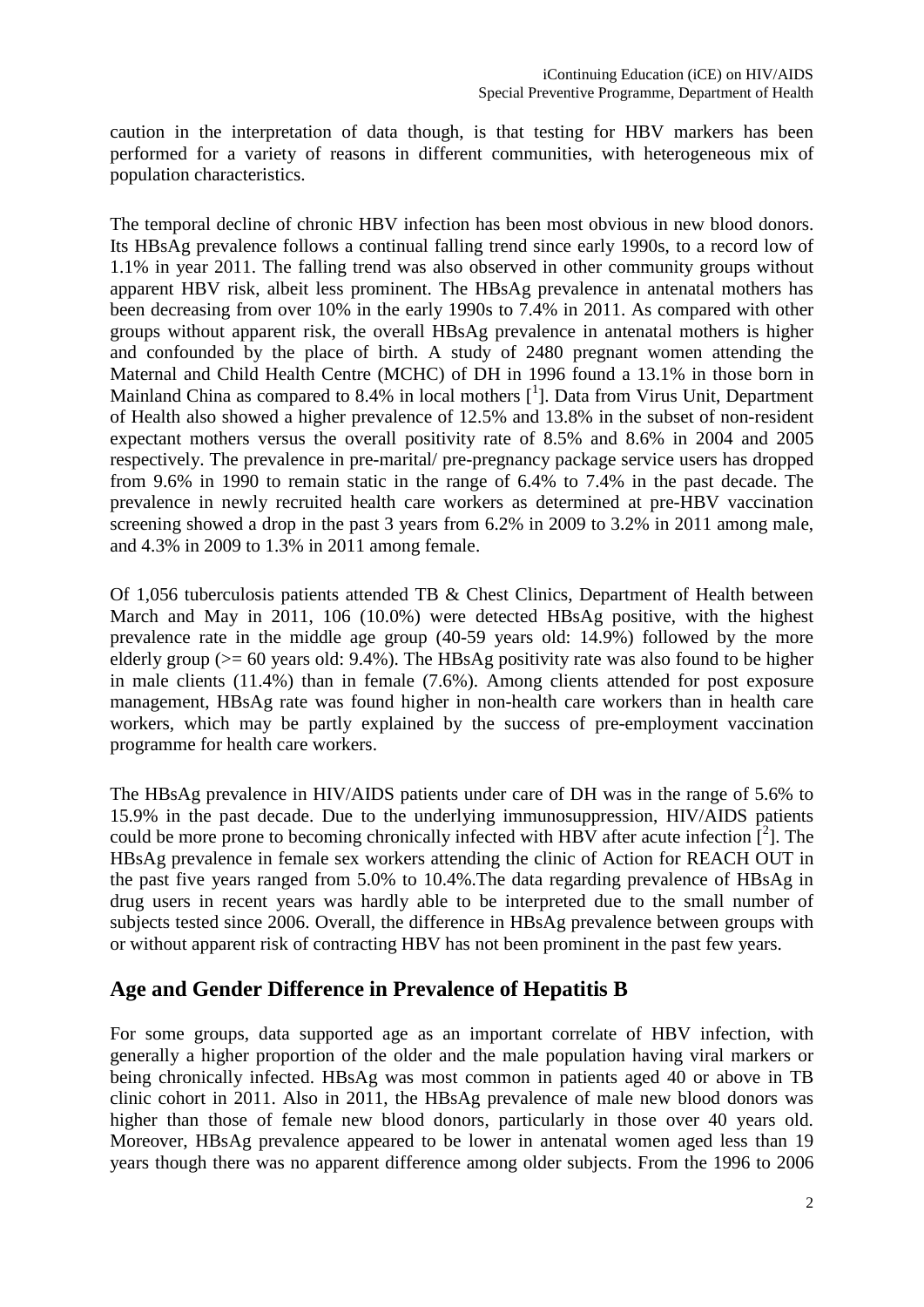data in police officers, the HBsAg rate progressively increased with each 10-year age group, being 4.7% in  $\leq$  20 years old and 9.1% in 51-60 years old subjects.

Male had a higher HBV prevalence than female, as observed in several groups. In 2011, the HBsAg positivity rate among new blood donors was 1.4% in male and 0.9 % in female. Among tuberculosis patients treated at chest clinics, the rate in 2011 was 11.4% in male and 7.6% in female. From 1996 - 2006, the HBsAg rate in male police officer (6.6%) was higher than female police officer (4.0%). The 2001 household study also showed that a higher overall HBsAg rate in male.

Perinatal transmission has been the most important factor for existent chronic hepatitis B infections. In 2009, a HBsAg seroprevalence study was conducted among 1913 children aged 12 to 15 years (unpublished DH data). The study found an HBsAg seroprevalence of 0.78% (95% confidence interval 0.39 -1.16%) in these children who were born after the implementation of universal neonatal HBV vaccination programme. This result showed that Hong Kong has already achieved a time-bound goal of reducing chronic HBV infection rate to less than 2% among 5 year-old children by the year 2012, as set by the Western Pacific Regional Office (WPRO) of the World Health Organization (WHO). In July 2011, Hong Kong was verified by WPRO as having successfully achieved the goal of HBV control.

#### **Genotypes of Hepatitis B and their Disease Course**

Genotyping studies of HBV in Hong Kong became more common in the last decade. A study of 776 chronic hepatitis B patients seen at the University of Hong Kong Liver clinic from 1999 to mid-2003 found that genotype C was the commonest (486, 62.6%), followed by B  $(252, 32.5%)$ , with a majority of genotype B belonged to subgroup Ba  $[^3]$ . Similarly, another study of 426 chronic HBV patients recruited consecutively from 1997 to mid-2000 at the Hepatitis clinic of Princess of Wales Hospital (PWH) found a prevalence of 57% (242) and 42% (179) of genotypes C and B respectively  $\binom{4}{1}$ .

A study of 49 HBV genotype C ethnic Chinese patients under the care of PWH Hepatitis clinic identified 2 distinct groups with different epidemiological distribution and virologic characteristics - 80% being genotype "Cs" (found mostly in Southeast Asia) and 20% "Ce" (predominated in Far East)  $\left[\begin{matrix} 5 \end{matrix}\right]$ . In addition, subgenotype Cs appears to be more common in Hong Kong than other parts of China. In the recent analysis of a cohort of patients with HBeAg-negative chronic liver disease from three different parts of China (Beijing, Shanghai and Hong Kong), 69% of genotype C patients in Hong Kong belonged to sub genotype Cs whereas 97% of genotype C HBV in Shanghai and Beijing belonged to subgenotype Ce (P<  $0.0001$ )  $[^{6}$ ].

Regarding HBV disease course, recent studies found that patients infected with genotype C may have a more aggressive clinical course than those infected with genotype B. It was shown that genotype B patients had earlier HBeAg seroconversion than genotype C patients in an early study $\left[1^{14}\right]$ . Moreover, local studies have shown a higher risk of cirrhosis and HCC development  $[4, 7]$ , as well as more severe histological fibrosis, with genotype C  $[8]$ . Among HBV genotype C, subgenotype Cs appears to carry a worse prognosis than subgenotype Ce [<sup>6</sup>]. In a local study by the Chinese University of Hong Kong, patients infected by subgenotype Cs had the lowest serum albumin and highest alanine aminotransferase levels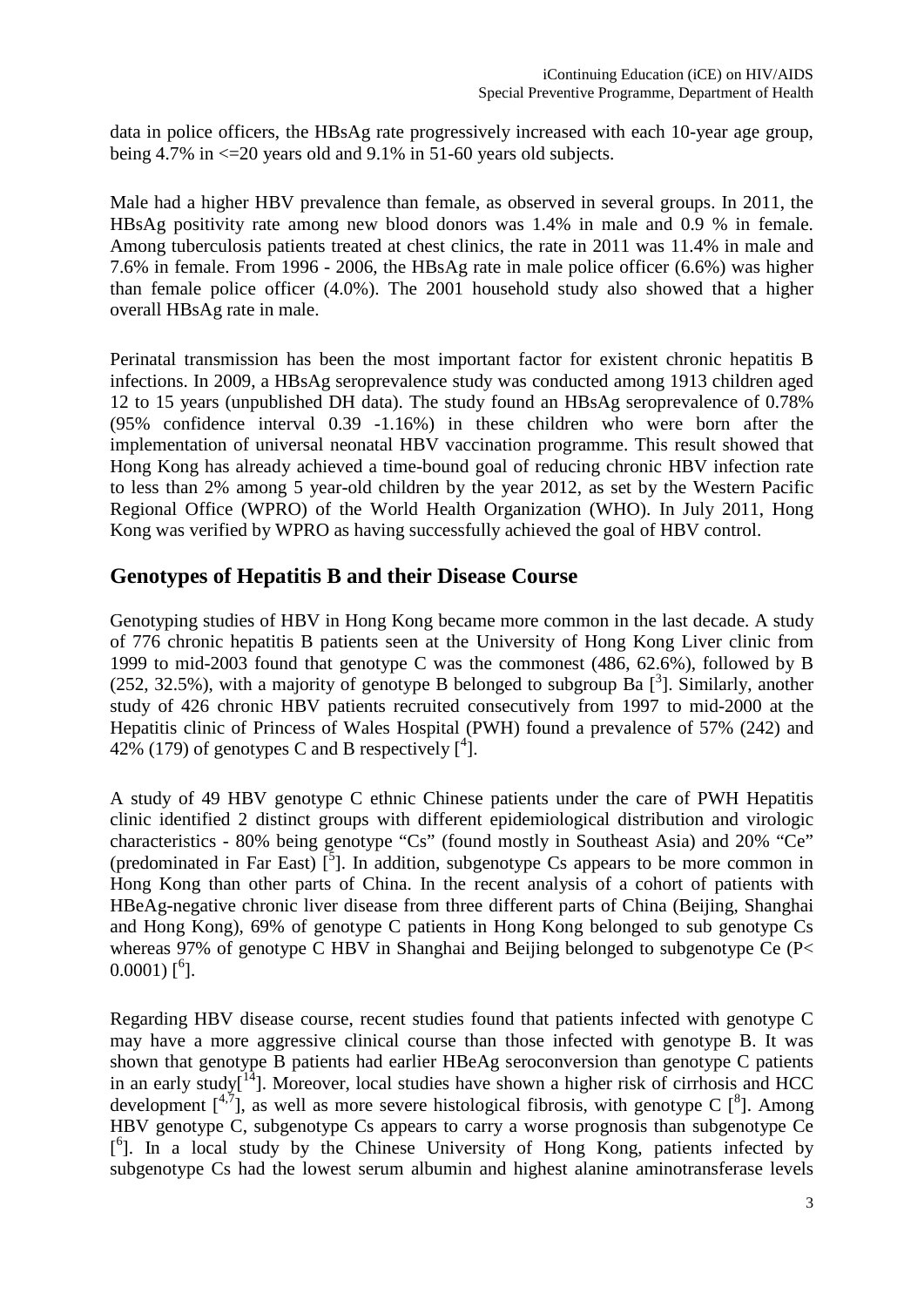compared with subgenotypes Ce and Ba. And, patients infected by subgenotype Cs also had more severe histological necroinflammation than subgenotype Ce  $\left[\right]$ <sup>6</sup>].

Nevertheless, in a study of end-stage HBV-related liver disease patients requiring transplantation, those with genotype B had significantly more pre-transplant acute flare and worse liver function while genotype C patients had a greater risk and severity of recurrence due to lamivudine-resistant mutants  $[^9]$ .

In a case control study, it was concluded that HCC patients had a significantly higher prevalence of core promoter mutations and genotype C but the association with HCC is mediated via the former  $\lceil^{10}\rceil$ . A study of 5080 chronic HBV patients focusing on familial HCC found 22 such families, giving a prevalence of 4.3 families/1000 HBV carriers  $\lceil$ <sup>11</sup>. Age of onset of HCC is significantly younger in familial HCC than sporadic cases, and it progressively decreased down the generations, suggesting an anticipation phenomenon.

#### **Current Situation of Hepatitis C**

Although HCV shares similar transmission routes with hepatitis B, the two infections may not be of equal prevalence in a locality, as what epidemiological data points to in Hong Kong. While HBV is still prevalent in many populations in Hong Kong, HCV prevails only in isolated communities from available evidence. Conceivably related to the different epidemiology, HCV is of relatively less public health significance regarding chronic liver diseases when compared to HBV in Hong Kong.

From 1996-2011, a total of 31 cases of acute hepatitis C infection were reported to DH under the statutory notification system, with one to eleven cases reported annually. A review by the Centre for Health Protection entitled "Hepatitis C in Hong Kong, 2008 to 2011"  $[1^2]$  showed that among the 22 laboratory confirmed acute hepatitis C cases reported to DH from January 2008 to October 2011, there were 17 males and 5 females, mostly (86%) acquired the infection locally. The median age was 47.5 years. Majority (86%) was ethnic Chinese. Five (23%) of them reported history of injecting drug use while no particular risk factor was identified for the remaining cases.

Data from new blood donors who were mostly adolescents and young adults in the last decade suggested that HCV infection is around 0.1% locally, with the figure in 2011 being 0.1% (95% confidence interval 0.07% - 0.13%). Among the new blood donors, anti-HCV was most commonly detected in males aged 50 years or over, and males were more commonly affected than females. Findings of the household study of the entire spectrum of adult age groups conducted in 2001 further supported the uncommon scene of HCV infection among general population in Hong Kong; the overall positive rate was 0.3% in 936 subjects (95% confidence interval, 0.07%-0.94%). From 1999 to 2010, six of 1191 (0.5%) clients who attended the Therapeutic Prevention Clinic (TPC) at Integrated Treatment Centre (ITC) of CHP, DH for post-exposure management were tested positive for anti-HCV at 6 months. All 6 cases were non-HCW and already HCV infected at time of injury upon retrospective testing of baseline specimens.

From the studies published in the early 1990s, it was shown that anti-HCV was more commonly found in injecting drug users (IDU, 66.8%), haemophilia (56%), haemodialysis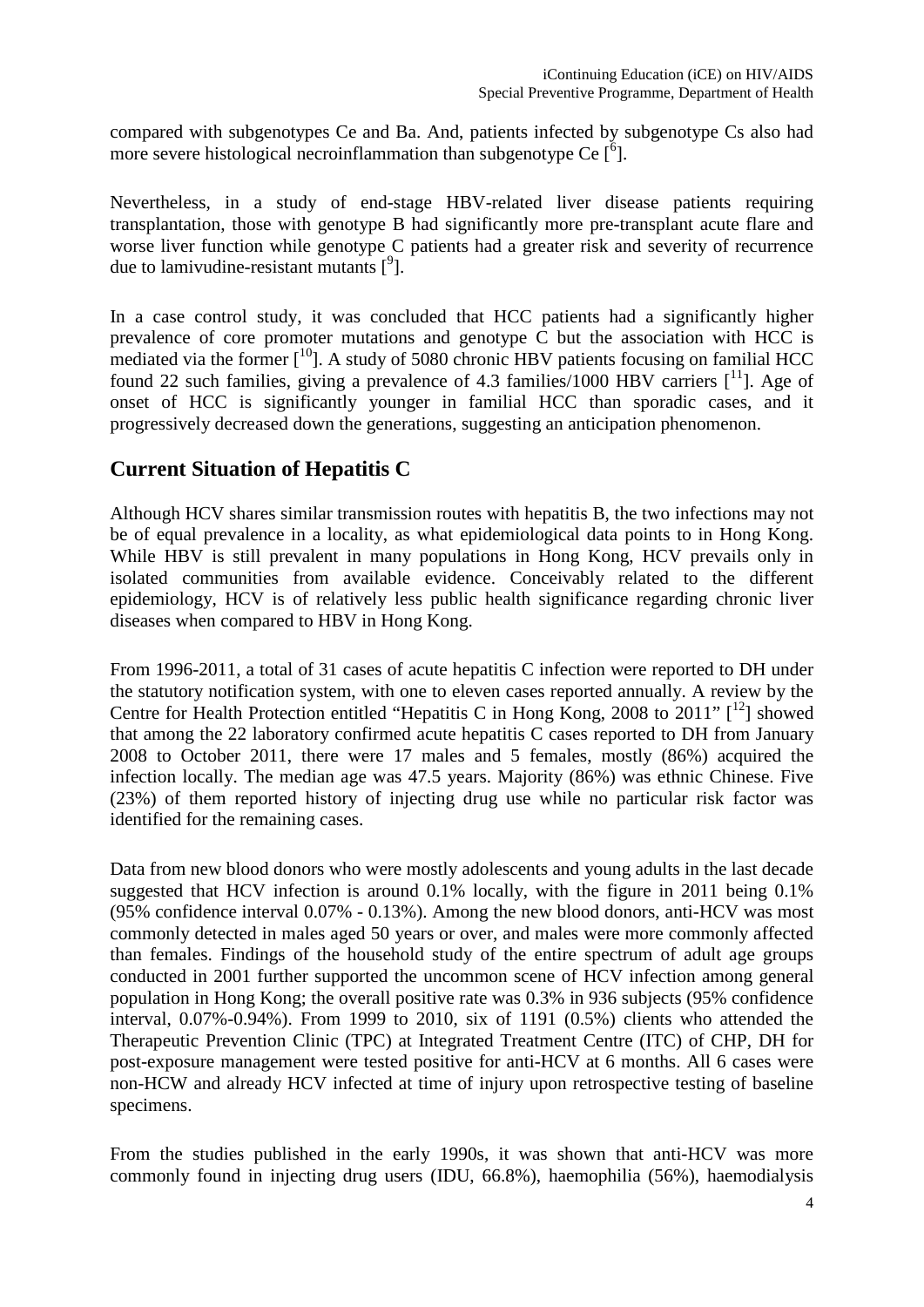(4.6%) and other patients requiring frequent blood/blood product transfusions but not persons at risk through sexual contact  $\begin{bmatrix} 13 \end{bmatrix}$ . Another study conducted for 51 haemodialysis patients found that 8 (16%) were positive for anti-HCV by second generation enzyme immunoassay and 1 (2%) for HCV RNA alone, giving an overall infection rate of 18%  $\lceil$ <sup>14</sup>]. This study also found a new infection rate of 4.9% per patient-year upon longitudinal follow up of 19 months. Results of testing non-random samples from drug users under treatment showed a HCV positive rate of 74% in 1988/1989 and 46% in 2000/2001.

A HCV seroprevalence study in 2006 conducted in methadone clinics targeting IDU echoed the high prevalence rate of HCV in this community  $\binom{15}{1}$ . Of 567 IDU participants recruited in 2006, 84% were male and 98% were ethnic Chinese. The median age was 49 years and median injection duration was 17 years. Two-thirds (62%) admitted ever sharing injecting equipments. Prevalence of anti-HCV was 85% (95% confidence interval 82.5 - 88.3%). Injection duration, recent injection, ever sharing injecting equipments and concomitant use of other drugs were independent factors associated with HCV infection.

HIV/AIDS patients, with a proportion being IDU, is another group with consistent data showing a comparatively high HCV prevalence. From 2000 to 2011, HCV-HIV coinfection among patients attending ITC ranged from 7% to 25%. The prevalence rate appears to be higher in male than female patients, likely related to the differential risk of parenteral and blood product exposure. While HCV infection is present in 1 - 7 % of HIV/AIDS patients infected due to sexual contact, HCV was nearly universal in patients infected through drug injection. It should be noted that, among patients infected due to sexual contact, the relatively high HCV prevalence (7%) in male patients infected via heterosexual route was attributed to a significant proportion (64%) having past history of drug use. While there has been overseas data supporting sexual transmission of HCV among HIV-infected men who have sex with men  $\int_0^{16}$ , the anti-HCV prevalence of subjects who contracted HIV via homosexual or bisexual contact in the DH HIV/AIDS patient cohort remained below 2% from screening since 2005. The overall higher HCV prevalence, coupled with the hastened liver disease progression in HIV-infected patients  $\int_1^{17}$ , would no doubt result in a unique HCV/HIV coinfection that demands attention.

Since 2003, laboratory surveillance for HCV in Hong Kong was enhanced to monitor the trend of anti-HCV among selected population groups in the local community, including blood donors from HKRCBTS, and selected in-patients from the Princess Margaret Hospital (PMH) and Prince of Wales Hospital (PWH, joined since 2005). Some 180,000-240,000 new and repeated blood donors of HKRCBTS were tested for anti-HCV each year, among which the prevalence was consistently low at less than 0.1% since 2003. Whereas among the selected hospital patients tested in the past nine years, the overall anti-HCV prevalence was 3.2%. Anti-HCV was most commonly found in drug users, of which 49.2% were found positive, followed by patients with history of blood transfusion at 10.3%. Overall, the male-to-female ratio of HCV positive subjects was about 2.3 to 1, with a mean age of 48.3 years old.

Genotypic studies in Hong Kong has identified that 1b and 6a were the prevalent HCV genotypes locally, a scenario different from that in western countries where 1a predominated [<sup>18</sup>]. In an early study of 212 blood donors tested anti-HCV positive from 1991 to 1994, the commonest genotype found was 1b (58.8%), followed by 6a (27.0%)  $[19]$ . In another study of hospitalized patients with HCV testing for clinical indications 1b was the commonest type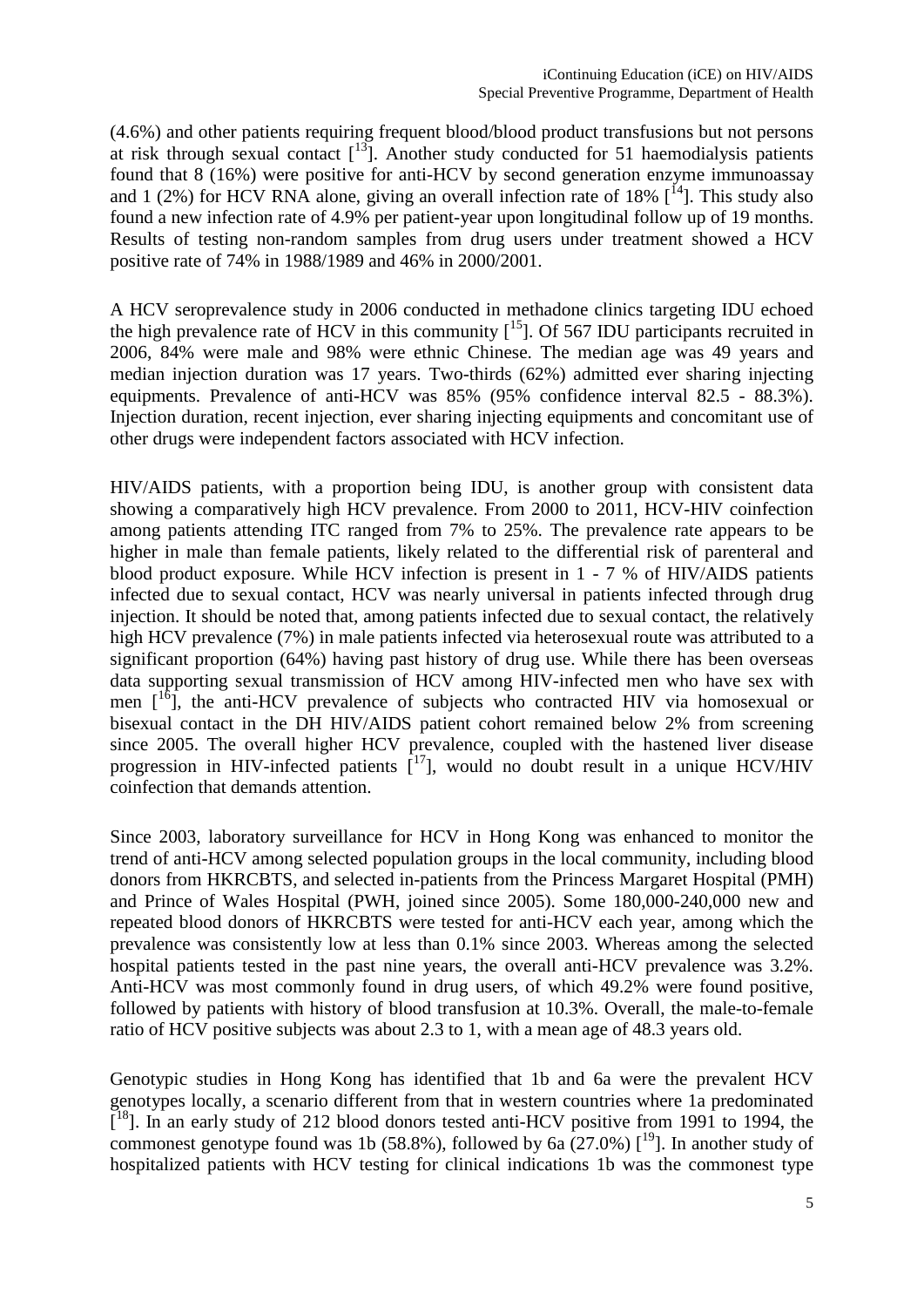found in patients with chronic liver diseases and chronic renal failure  $\int_{0}^{20}$ . According to a local study of patients on renal replacement therapy, the predominant genotype was 1b, followed by 1a and 6a  $\lceil^{21} \rceil$ . Yet, the commonest genotype in intravenous drug users was genotype 6. A retrospective analysis of 106 intravenous drug users and 949 non-drug users with samples collected between December 1998 and May 2004 also confirmed the significant high prevalence of genotype 6a in drug users  $(58.5\%)$  followed by 1b  $(33.0\%)$ , in contrast to 63.6% for 1b and 23.6% for 6a in non-drug users  $[^{22}]$ . Besides intravenous drug use, age and sex were independent factors associated with HCV genotypes in this study. In a methadone clinic-based study published in 2011, out of 273 IDUs with different periods of initiating injection, 52% had genotype 6a and 38% had 1b. Both genotypes 1b and 6a were prevalent among older injectors, while subtype 3a was more common in young injectors and those initiating injection more recently during 1995-2006. Moreover, phylogenetic analysis revealed no specific clustering of any subtype or genotype, which did not suggest any outbreak of HCV among the study population. The extensive use of methadone widely available since 1980s may have protected Hong Kong from the emergence of HCV clusters among injection drug users  $[<sup>23</sup>]$ .

The natural history of 138 HCV genotype 1 patients (median age: 50 years) was compared with that of 78 HCV genotype 6 patients (median age: 46.5 years) in Queen Mary Hospital [<sup>24</sup>]. Both genotypes share a similar natural history based on liver biochemistry, HCV viral load, and on probability of cirrhotic complications and mortality after a median follow-up period of over 5 years.

### **Liver Cancer - Major Morbidity and Mortality from Viral Hepatitis**

Chronic HBV and HCV infection are important risk factors for cirrhosis and liver cancer. Globally 700 thousand people died of liver cancer in 2008, and HBV and HCV accounted for 78% of liver cancer cases  $\int^{25}$ ]. Local studies showed that 75-80% of hepatocellular cancers in Hong Kong were related to chronic HBV infection, and 3-6% cases were related to chronic HCV infection. HBV and HCV co-infection accounted for another 0.4-3%  $[^{26}]$ . Among 76 liver transplants performed in Queen Mary Hospital due to cirrhosis from 1999 to 2000, 51 and 7 were related to hepatitis B and C respectively  $\lceil^{27} \rceil$ .

Apart from chronic HBV and HCV infection, other risk factors for liver cancer include excessive alcohol consumption, consumption of aflatoxin contaminated food, etc  $\int^{28}$ . In Hong Kong, the age-standardized incidence rate and death rate of liver cancer is higher in male. According to the data from the Hong Kong Cancer Registry  $[2^6]$ , liver cancer, including neoplasm of liver and intrahepatic bile ducts, was the fourth commonest cancer in men and seven commonest cancer in women in 2010. There were 1863 new registered cases of liver cancer, with 1398 cases of males and 465 cases of females, which accounted for 10.1% and 3.7% respectively of all new cancer cases in the same year. The median age was 62 years for male and 71 years for female. There was a downward trend for the age-standardized incidence rate for male in the past decade whereas that for female has remained static. The figures were 27.1 for male and 8.1 for female per 100 000 standard population in 2010.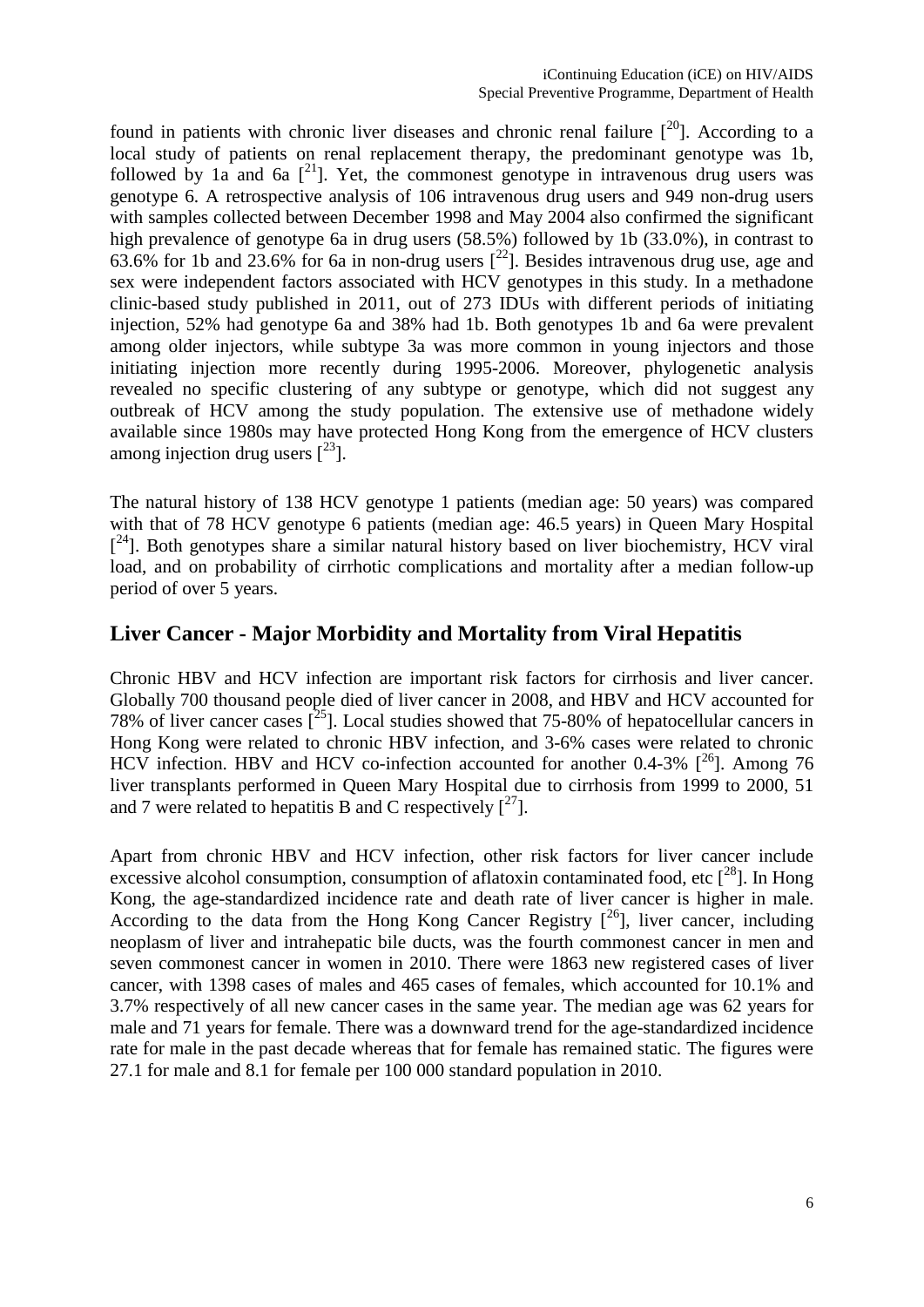In 2010, liver cancer was the second and fourth leading cause of cancer deaths in men and women respectively in Hong Kong. There were 1530 registered mortality from liver cancer, with 1113 cases of males and 417 cases of females, which accounted for 14.2% and 8% respectively for all cancer deaths. The median age was 66 years for male and 75 years for female. There was a downward trend for the age-standardized mortality rate for both sexes in the past decade. The figures were 21.2 for male and 6.5 for female per 100 000 standard population in 2010  $[{}^{29}]$ .

Box 35. Trends of HBsAg in selected population groups from 1990 to 2011 (Data source: multiple sources)



#### **References:**

- 1. Kwan LC, Ho YY, Lee SS. The declining HBsAg carriage rate in pregnant women in Hong Kong. Epidemiol Infect 1997;119:281-3.
- 2. Cooley L, Sasadeusz J. Clinical and virological aspects of hepatitis B co-infection in individuals infected with human immunodeficiency virus type-1. J ClinVirol 2003;26:185-93.
- 3. Yuen MF, Sablon E, Tanaka Y, et al. Epidemiological study of hepatitis B virus genotypes, core promoter and precore mutations of chronic hepatitis B infection in Hong Kong. J Hepatol 2004;41:119-25.
- 4. Chan HL, Hui AY, Wong ML, et al. Genotype C hepatitis B virus infection is associated with an increased risk of hepatocellular carcinoma. Gut 2004;53:1494-8.
- 5. Chan HL, Tsui SK, Tse CH, et al. Epidemiological and virological characteristics of 2 subgroups of hepatitis B virus genotype C. J Infect Dis 2005;191:2022-32.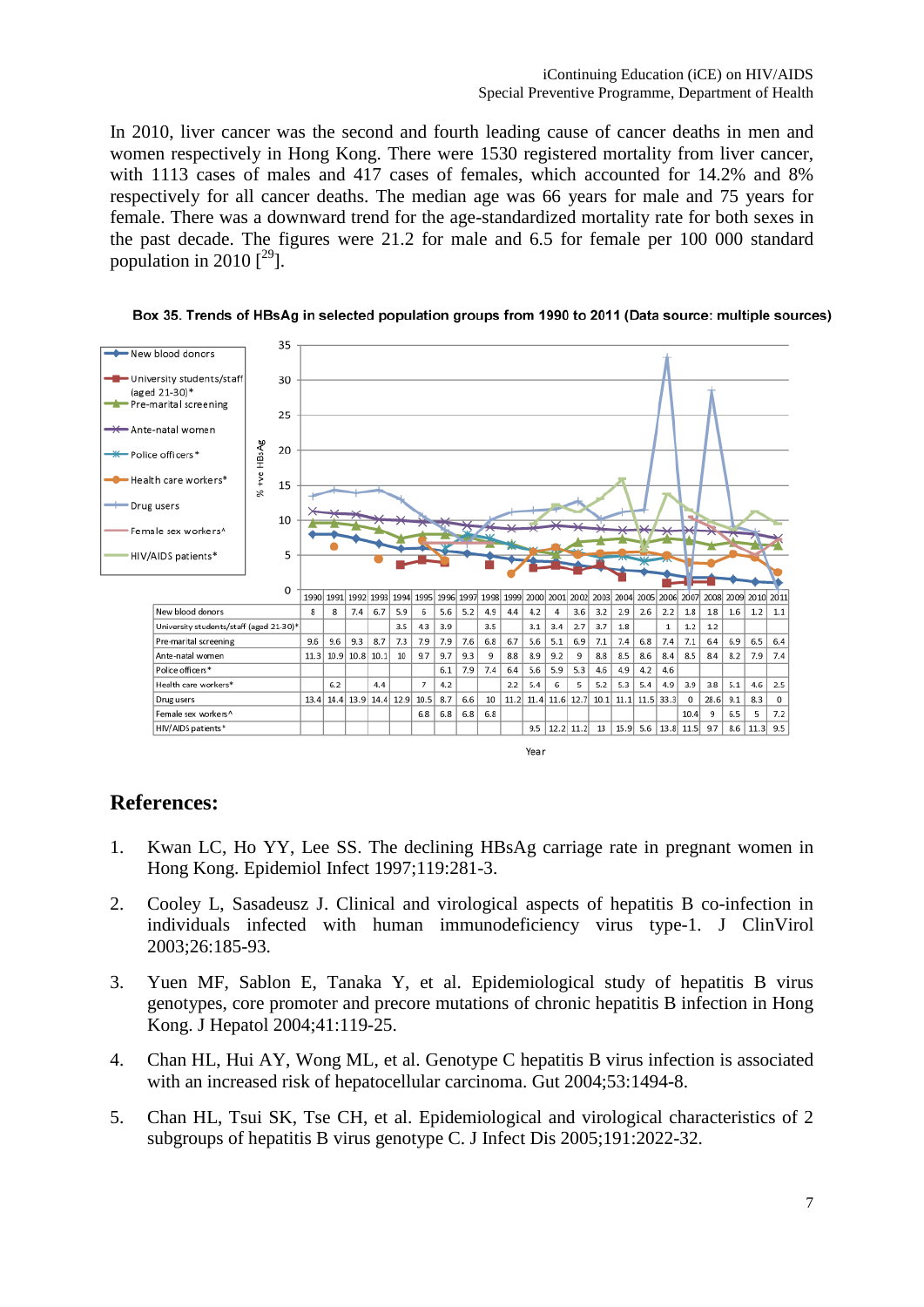- 6. Zhu L, Tse CH, Wong VSW, et al. A complete genomic analysis of hepatitis B virus genotypes and mutations in HbeAg-negative chronic hepatitis B in China. J Viral Hepat 2008;15:449-58.
- 7. Chan HL, Tse CH, Mo G, et al. High viral load and hepatitis B virus subgenotypeCe are associated with increased risk of hepatocellular carcinoma. J ClinOncol 2008;26:177-82.
- 8. Chan HL, Wong GL, Tse CH et al. Hepatitis B virus genotype C is associated with more severe liver fibrosis than genotype B. ClinGastroenterolHepatol 2009;7:1361-6.
- 9. Lo CM, Cheung CK, Lau GK, et al. Significance of hepatitis B virus genotype in liver transplantation for chronic hepatitis B. Am J Transplant 2005;5:1893-900.
- 10. Yuen MF, Tanaka Y, Mizokami M, et al. Role of hepatitis B virus genotypes Ba and C, core promoter and precore mutations on hepatocellular carcinoma: a case control study. Carcinogenesis 2004;25:1593-8.
- 11. Chan AO, Yuen MF, Lam CM, et al. Prevalence and characteristics of familial hepatocellular carcinoma caused by chronic hepatitis B infection in Hong Kong. Aliment PharmacolTher 2004;19:401-6.
- 12. Centre for Health Protection, Department of Health. Hepatitis C in Hong Kong, 2008 to 2011. CD Watch 2011;8:25.
- 13. Chan GCB, Lim WL, Yeoh EK. Prevalence of hepatitis C infection in Hong Kong. J GastroenHepatol 1992;7:117-20.
- 14. Chan TM, Lok AS, Cheng IK, et al. Prevalence of hepatitis C virus infection in hemodialysis patients: a longitudinal study comparing the results of RNA and antibody assays. Hepatology 1993;17:5-8.
- 15. Lee KCK, Lim WWL, Lee SS. High prevalence of HCV in a cohort of injectors on methadone substitution treatment. J ClinVirol 2008;41:297-300.
- 16. Centers for Disease Control and Prevention (CDC). Sexual Transmission of Hepatitis C Virus Among HIV-Infected Men Who Have Sex with Men --- New York City, 2005--2010. MMWR Morb Mortal Wkly Rep. 2011 Jul 22;60:945-50.
- 17. Monga HK, Rodriguez-Barradas MC, Breaux K, et al. Hepatitis C virus infection-related morbidity and mortality among patients with human immunodeficiency virus infection. Clin Infect Dis 2001;33:240-7.
- 18. Delwart E, Slikas E, Stramer SL, et al. Genetic Diversity of Recently Acquired and Prevalent HIV, Hepatitis B Virus and Hepatitis C Virus Infections in US Blood Donars. JID 2012; 205:875-85.
- 19. Prescott LE, Simmonds P, Lai CL, et al. Detection and clinical features of hepatitis C virus type 6 infections in blood donors from Hong Kong. J Med Virol 1996;50:168-75.
- 20. Wong DA, Tong LK, Lim W. High prevalence of hepatitis C virus genotype 6 among certain risk groups in Hong Kong. Eur J Epidemiol 1998;14:421-6.
- 21. Chan TM, Lau JYN, Wu PC, et al. Hepatitis C virus genotypes in patients on renal replacement therapy. Nephrol Dial Transplant 1998;13:731-4.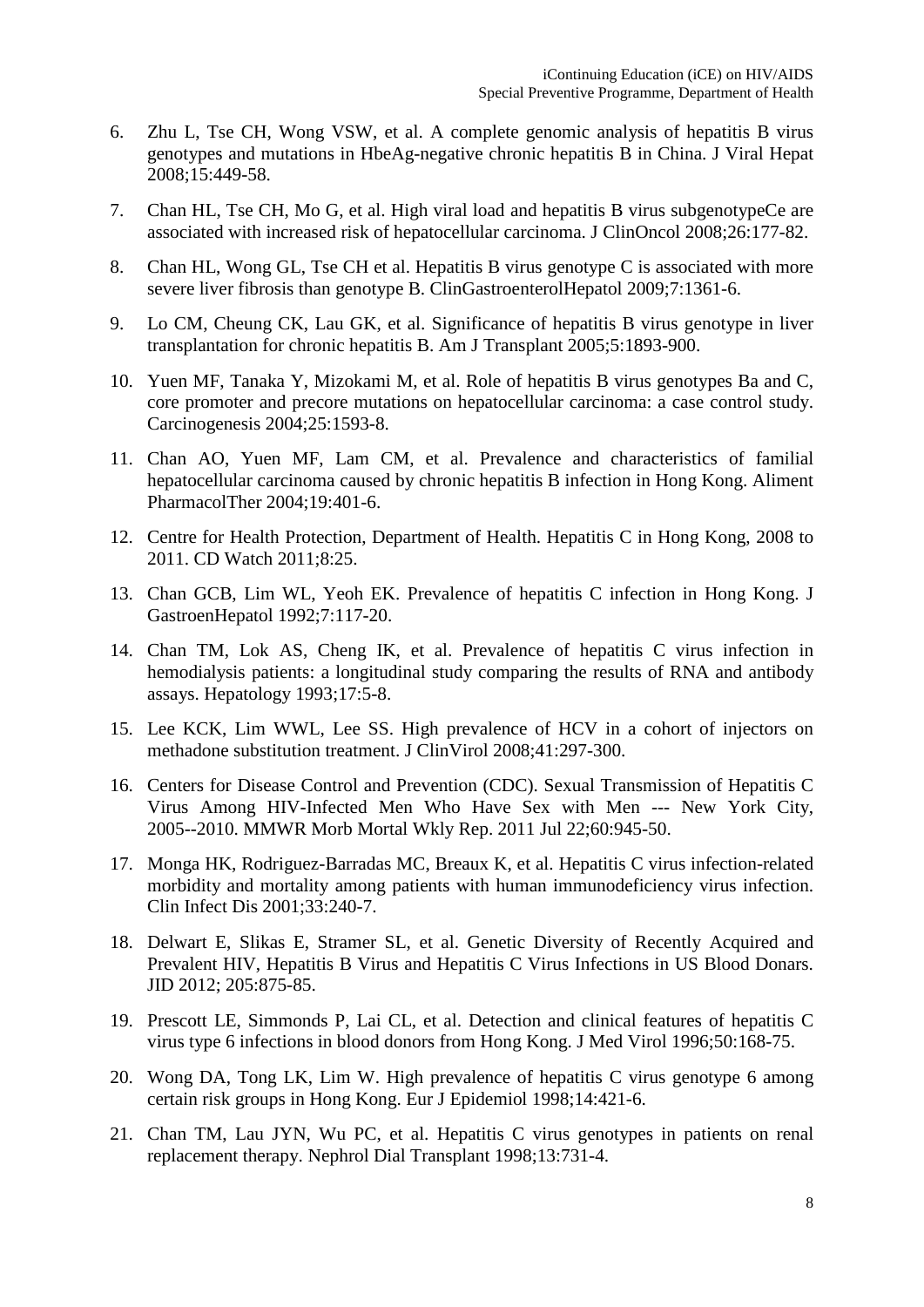- 22. Zhou DX, Tang JW, Chu IM, et al. Hepatitis C virus genotype distribution among intravenous drug user and the general population in Hong Kong. J Med Virol 2006;78:574-81.
- 23. Chan D, Lee SS, Lee KC. The effects of widespread methadone treatment on the molecular epidemiology of hepatitis C virus infection among injecting drug users in Hong Kong. J Med Virol 2011;83:1187-94.
- 24. Seto WK, Lai CL, Fung J, et al. Natural history of chronic hepatitis C: genotype 1 versus genotype 6. J Hepatol 2010;53:444-8.
- 25. World Health Organization. World Cancer Day 2012. (Available at http://www.who.int/cancer/events/world\_cancer\_day2012/en/. Accessed 29 November 2012)
- 26. Yuen MF, Hou JL, Chutaputti A, et al. Hepatocellular carcinoma in the Asia Pacific Region. J GastroentHepatol 2009;24:346-353.
- 27. Lo CM, Fan ST, Liu CL, et al. Ten-year experience with liver transplantation at Queen Mary Hospital: retrospective study. Hong Kong Med J 2002;8:240-4.
- 28. Centre for Health Protection, Department of Health. Non communicable diseases and risk factors. (Available at http://www.chp.gov.hk/en/content/9/25/52.html. Accessed 29 November 2012)
- 29. Hong Kong Cancer Registry, Hospital Authority. (Available at http://www3.ha.org.hk/cancereg/. Accessed 29 November 2012)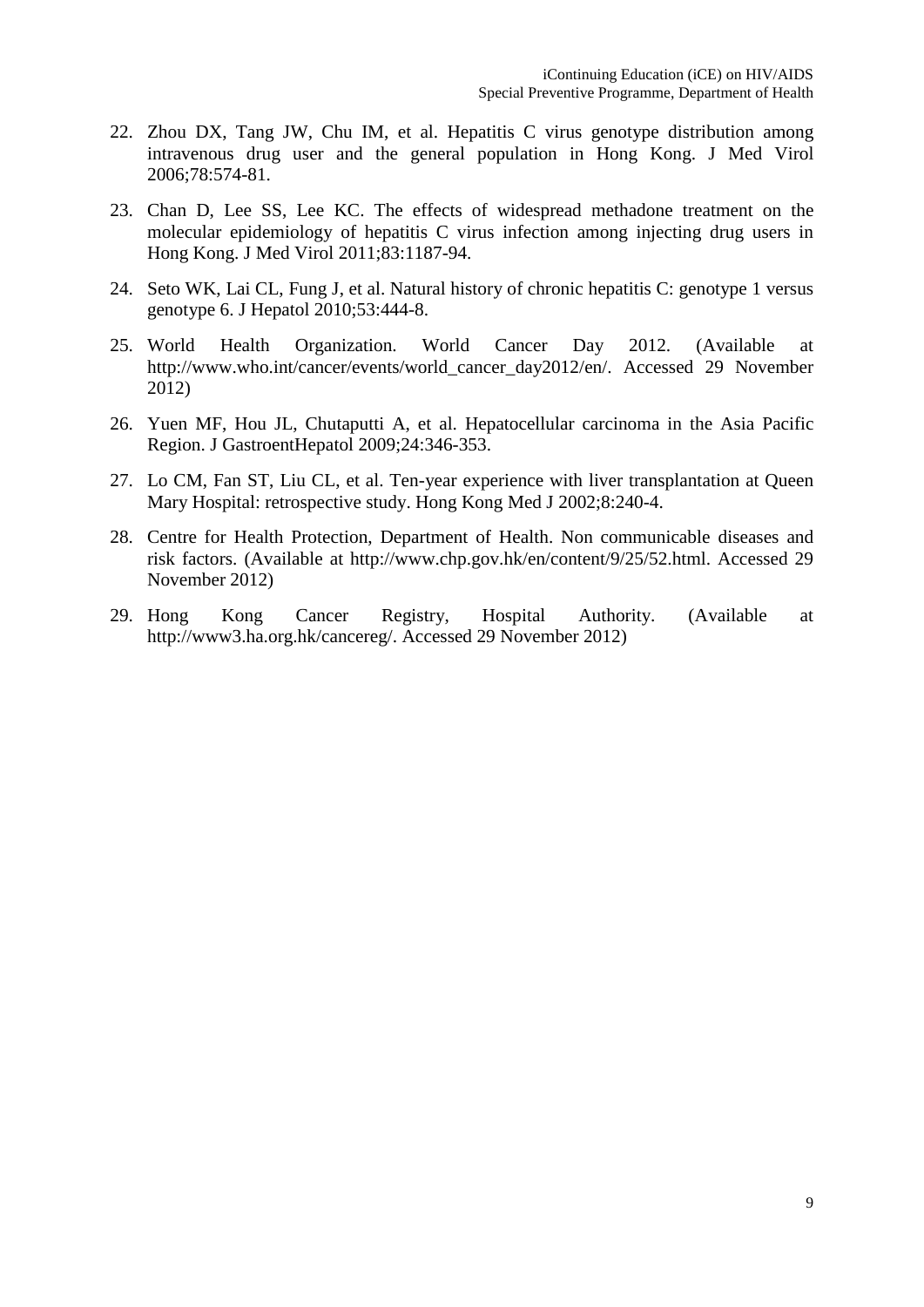# **Test paper - Current situation of hepatitis B and C in Hong Kong**<br>Expiration Date: 23 December 2013

23 December 2013

*CME point: 1 / CNE point: 1 / PEM point: 1 (not direct-midwifery related)*

- Please indicate one answer to each question.
- 1. HCV infection was more prevalent in the following group, except?
	- (a) injecting drug users
	- (b) haemophilia patients
	- (c) patients on haemodialysis
	- (d) blood donors
	- (e) patients with frequent blood transfusions, especially in the old days
- 2. Which of the following is not true of hepatitis B control in Hong Kong?
	- (a) World Health Organisation verified Hong Kong achieving the goal of HBV control in 2010
	- (b) a study of school children aged 12-15 years revealed a HBsAg prevalence of <2%
	- (c) control of HBV in children is contributed by the universal neonatal hepatitis B vaccination programme
	- (d) screening of blood donors minimizes HBV transmission via blood transfusion
	- (e) none of the above
- 3. Which of the following is not true of HBV genotypes and liver complications?
	- (a) some studies found a higher risk of cirrhosis and hepatocellular carcinoma with genotype C
	- (b) genotype C and B were the commonest in Hong Kong
	- (c) genotypes and their subtypes differed across geographic territories
	- (d) familial hepatocellular carcinoma has an earlier age of onset than sporadic cases
	- (e) none of the above
- 4. Which of the following is not true regarding latest hepatitis C infection in Hong Kong?
	- (a) most of acute hepatitis C cases were sporadic without identifiable risk factor
	- (b) injecting drug use remained an important cause
	- (c) acute hepatitis C ranked first in the notified hepatitis cases
	- (d) male predominated for acute hepatitis cases
	- (e) in general less than 10 hepatitis C cases were notified each year
- 5. Which of the following is not true of the HCV genotypes situation in Hong Kong?
	- (a) genotype 6a was seen more commonly than western countries
	- (b) genotypes differed across community/patient groups infected with HCV
	- (c) genotype 1 was the commonest found in drug users
	- (d) genotype 1 was the commonest found in renal transplant patients
	- (e) phylogenetic studies did not reveal clustering or outbreak of HCV infections in drug users
- 6. Which is not true about the transmission, epidemiology and prevention of hepatitis B and  $C<sup>2</sup>$ 
	- (a) both HBV and HCV are transmitted via parenteral routes